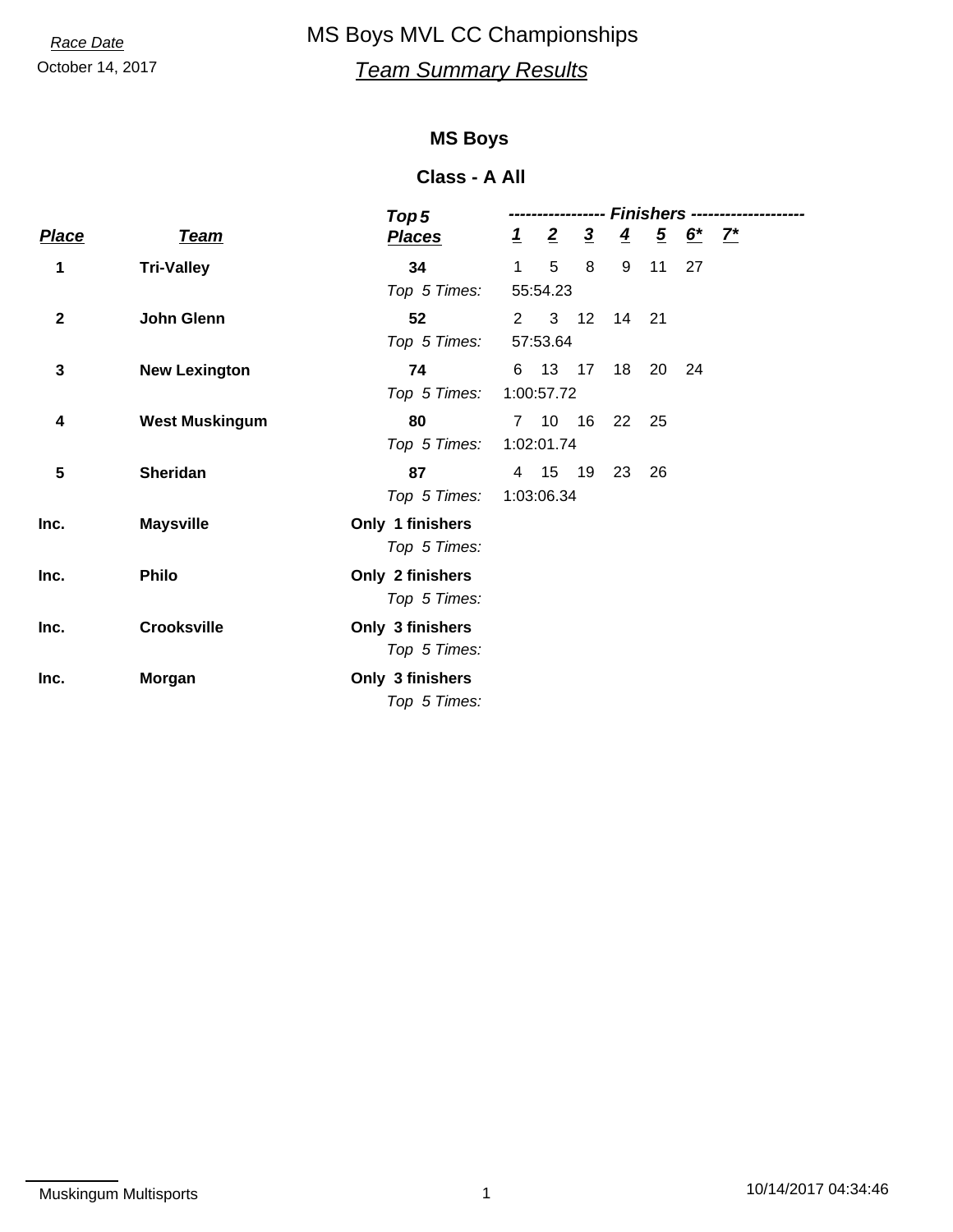# **Race Date** MS Boys MVL CC Championships

# October 14, 2017 *Final Team Results*

### **Boys**

### **MS Boys**

|                        | Class - A All |                              |                |                |                          |              |                        |             |  |  |
|------------------------|---------------|------------------------------|----------------|----------------|--------------------------|--------------|------------------------|-------------|--|--|
|                        |               |                              |                | <b>Overall</b> | <b>Cumulative</b>        |              | <b>Cumulative</b>      | <b>Time</b> |  |  |
|                        | <b>Bib No</b> | <b>Name</b>                  | Grade          | <b>Place</b>   | <b>Place</b>             | <b>Time</b>  | <b>Time</b>            | <b>Back</b> |  |  |
|                        |               | <b>Team - Tri-Valley</b>     |                |                | <b>Finish Position -</b> | 1            |                        |             |  |  |
| Team Score (places):34 |               |                              |                |                |                          |              | Average Time: 11:10.85 |             |  |  |
| $\mathbf{1}$           | 1440          | <b>Alex Williams</b>         | 8              | 1              | 1                        | 9:54.85      | 9:54.85                | 0:00.00     |  |  |
| $\overline{2}$         | 1439          | Nathan Sauerbrey             | 8              | 5              | 6                        | 11:05.59     | 21:00.44               | 1:10.74     |  |  |
| 3                      | 1438          | Arpen Parekh                 | 7              | 8              | 14                       | 11:24.36     | 32:24.80               | 1:29.51     |  |  |
| 4                      | 1441          | Ty Shawger                   | 8              | 9              | 23                       | 11:40.31     | 44:05.11               | 1:45.46     |  |  |
| 5                      | 1436          | Aaron Frueh                  | $\overline{7}$ | 11             | 34                       | 11:49.12     | 55:54.23               | 1:54.27     |  |  |
| 6                      | 1437          | <b>Mathew Murphy</b>         | $\overline{7}$ | (27)           | (61)                     | 15:34.59     | 1:11:28.82             | 5:39.74     |  |  |
|                        |               | <b>Team - John Glenn</b>     |                |                | <b>Finish Position -</b> | $\mathbf{2}$ |                        |             |  |  |
|                        |               | Team Score (places):52       |                |                | Average Time: 11:34.73   |              |                        |             |  |  |
| $\mathbf{1}$           | 1409          | <b>Chris Tooms</b>           | 8              | $\overline{2}$ | $\mathbf{2}$             | 10:16.63     | 10:16.63               | 0:00.00     |  |  |
| 2                      | 1404          | Garrett Buchanan             | 7              | 3              | 5                        | 10:47.76     | 21:04.39               | 0:31.13     |  |  |
| 3                      | 1408          | Cole Showman                 | 8              | 12             | 17                       | 11:57.27     | 33:01.66               | 1:40.64     |  |  |
| 4                      | 1405          | Kyle Klinehoffer             | 8              | 14             | 31                       | 12:08.24     | 45:09.90               | 1:51.61     |  |  |
| 5                      | 1407          | <b>Conner Reed</b>           | 8              | 21             | 52                       | 12:43.74     | 57:53.64               | 2:27.11     |  |  |
|                        |               | <b>Team - New Lexington</b>  |                |                | <b>Finish Position -</b> | 3            |                        |             |  |  |
| Team Score (places):74 |               |                              |                |                |                          |              | Average Time: 12:11.54 |             |  |  |
| $\mathbf{1}$           | 1418          | Ryan Hobbs                   | $\overline{7}$ | 6              | $\,6$                    | 11:13.45     | 11:13.45               | 0:00.00     |  |  |
| $\overline{2}$         | 1423          | Darek Pyle                   | 8              | 13             | 19                       | 12:00.48     | 23:13.93               | 0:47.03     |  |  |
| 3                      | 1421          | Elijah McCord                | 7              | 17             | 36                       | 12:29.43     | 35:43.36               | 1:15.98     |  |  |
| 4                      | 1425          | Devin Spears                 | 8              | 18             | 54                       | 12:30.96     | 48:14.32               | 1:17.51     |  |  |
| 5                      | 1422          | Carter Metzger               | 8              | 20             | 74                       | 12:43.40     | 1:00:57.72             | 1:29.95     |  |  |
| 6                      | 1417          | Aden Ginnery                 | 8              | (24)           | (98)                     | 13:31.94     | 1:14:29.66             | 2:18.49     |  |  |
|                        |               | <b>Team - West Muskingum</b> |                |                | <b>Finish Position -</b> | 4            |                        |             |  |  |
|                        |               | Team Score (places):80       |                |                |                          |              | Average Time: 12:24.35 |             |  |  |
| 1                      | 1446          | <b>Conner Paima</b>          | $\overline{7}$ | $\overline{7}$ | $\overline{7}$           | 11:24.12     | 11:24.12               | 0:00.00     |  |  |
| $\overline{2}$         | 1442          | Jake Allen                   | $\overline{7}$ | 10             | 17                       | 11:43.14     | 23:07.26               | 0:19.02     |  |  |
| 3                      | 1445          | Gage Newsom                  | 7              | 16             | 33                       | 12:23.18     | 35:30.44               | 0:59.06     |  |  |
| 4                      | 1444          | Hayden Keightly              | 8              | 22             | 55                       | 12:52.47     | 48:22.91               | 1:28.35     |  |  |
| 5                      | 1443          | Cade France                  | $\overline{7}$ | 25             | 80                       | 13:38.83     | 1:02:01.74             | 2:14.71     |  |  |
|                        |               | <b>Team - Sheridan</b>       |                |                | <b>Finish Position -</b> | 5            |                        |             |  |  |
|                        |               | Team Score (places):87       |                |                |                          |              | Average Time: 12:37.27 |             |  |  |
| 1                      | 1430          | <b>Ross Emmert</b>           | 8              | 4              | 4                        | 10:52.12     | 10:52.12               | 0:00.00     |  |  |
| $\overline{2}$         | 1433          | Hunter Jamison               | 8              | 15             | 19                       | 12:15.15     | 23:07.27               | 1:23.03     |  |  |
| 3                      | 1434          | <b>Hugh Sweazy</b>           | $\overline{7}$ | 19             | 38                       | 12:35.07     | 35:42.34               | 1:42.95     |  |  |
|                        |               |                              |                |                |                          |              |                        |             |  |  |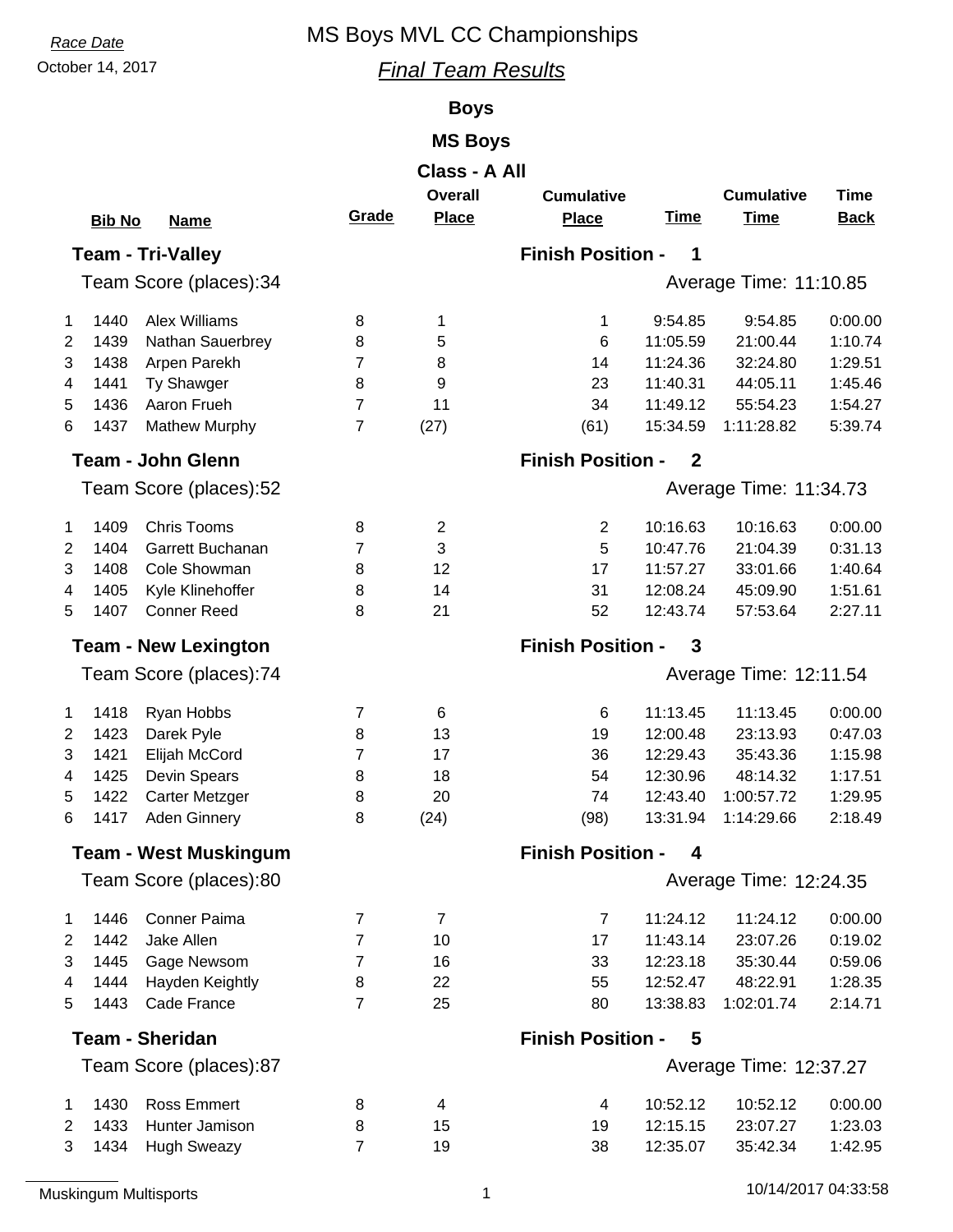**Race Date** MS Boys MVL CC Championships

### October 14, 2017 *Final Team Results*

### **Boys**

#### **MS Boys**

|                           | <b>Bib No</b>          | <b>Name</b>                                                          | Grade                                 | Class - A All<br><b>Overall</b><br><b>Place</b> | <b>Cumulative</b><br><b>Place</b> | <b>Time</b>                      | <b>Cumulative</b><br><b>Time</b> | <b>Time</b><br><b>Back</b>    |  |  |
|---------------------------|------------------------|----------------------------------------------------------------------|---------------------------------------|-------------------------------------------------|-----------------------------------|----------------------------------|----------------------------------|-------------------------------|--|--|
|                           | <b>Team - Sheridan</b> |                                                                      |                                       |                                                 | <b>Finish Position -</b>          | 5                                |                                  |                               |  |  |
|                           |                        | Team Score (places):87                                               |                                       |                                                 |                                   |                                  | Average Time: 12:37.27           |                               |  |  |
| 4<br>5                    | 1431<br>1432           | Nathan Grant<br><b>Thomas Helsel</b>                                 | 7<br>$\overline{7}$                   | 23<br>26                                        | 61<br>87                          | 12:59.85<br>14:24.15             | 48:42.19<br>1:03:06.34           | 2:07.73<br>3:32.03            |  |  |
| <b>Team - Philo</b>       |                        |                                                                      |                                       |                                                 | <b>Finish Position - Inc.</b>     |                                  |                                  |                               |  |  |
|                           |                        | Team Score (places): Inc.                                            |                                       |                                                 | Average Time:                     |                                  |                                  |                               |  |  |
| 1<br>2                    | 1428<br>1427           | <b>Case Fink</b><br>Julian Boylan                                    | 7<br>$\overline{7}$                   | Less Than 5<br>Less Than 5                      |                                   | 12:30.93<br>16:29.67             | 12:30.93<br>29:00.60             | 0:00.00<br>3:58.74            |  |  |
|                           |                        | <b>Team - Crooksville</b>                                            |                                       |                                                 | <b>Finish Position - Inc.</b>     |                                  |                                  |                               |  |  |
| Team Score (places): Inc. |                        |                                                                      |                                       |                                                 |                                   |                                  | Average Time:                    |                               |  |  |
| $\mathbf{1}$<br>2<br>3    | 1401<br>1402<br>1403   | <b>Blaze Hunter</b><br><b>Preston Hunter</b><br><b>Mathew Taylor</b> | 7<br>$\overline{7}$<br>$\overline{7}$ | Less Than 5<br>Less Than 5<br>Less Than 5       |                                   | 11:36.56<br>16:01.23<br>17:36.89 | 11:36.56<br>27:37.79<br>45:14.68 | 0:00.00<br>4:24.67<br>6:00.33 |  |  |
| Team - Morgan             |                        |                                                                      |                                       |                                                 | <b>Finish Position - Inc.</b>     |                                  |                                  |                               |  |  |
|                           |                        | Team Score (places): Inc.                                            |                                       |                                                 |                                   |                                  | Average Time:                    |                               |  |  |
| $\mathbf 1$<br>2<br>3     | 1413<br>1412<br>1411   | Cody Young<br>Ian Groah<br>Corbin Greismeyer                         | $\overline{7}$<br>$\overline{7}$<br>8 | Less Than 5<br>Less Than 5<br>Less Than 5       |                                   | 11:37.12<br>13:03.77<br>13:24.40 | 11:37.12<br>24:40.89<br>38:05.29 | 0:00.00<br>1:26.65<br>1:47.28 |  |  |
| <b>Team - Maysville</b>   |                        |                                                                      |                                       |                                                 | <b>Finish Position - Inc.</b>     |                                  |                                  |                               |  |  |
|                           |                        | Team Score (places): Inc.                                            |                                       |                                                 | Average Time:                     |                                  |                                  |                               |  |  |
| $\mathbf{1}$              | 1410                   | Milo Rupe                                                            | 8                                     | Less Than 5                                     |                                   | 13:47.22                         | 13:47.22                         | 0:00.00                       |  |  |